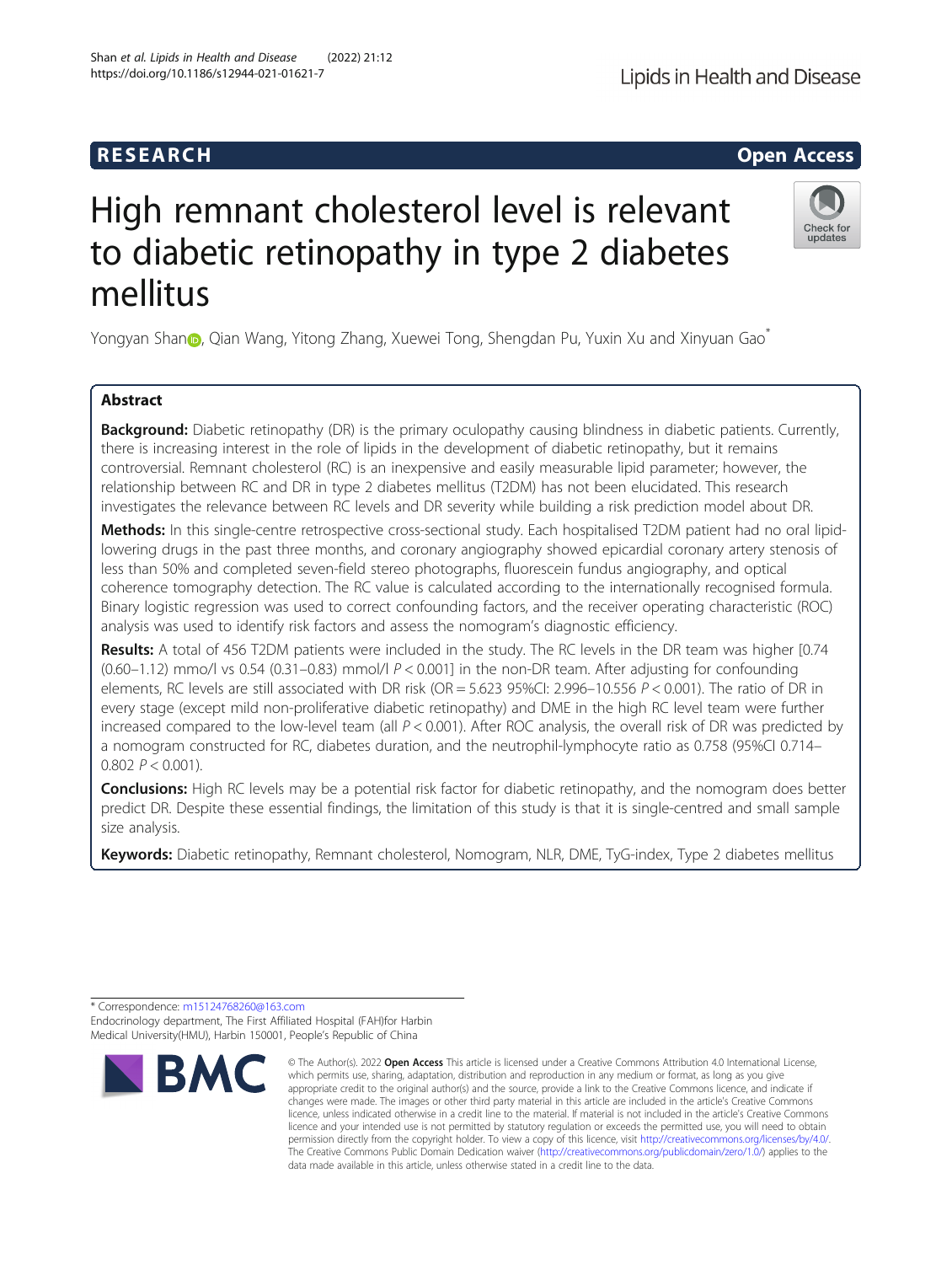#### Introduction

As the worldwide prevalence of diabetes mellitus increases, 463 million adults were diagnosed with diabetes in 2019, and according to this trend, there will be 700 million diabetes worldwide by 2045 [[1\]](#page-8-0). Diabetic retinopathy (DR) is a prevalent neurovascular complication of diabetes mellitus and is the leading cause of blindness in the working-age generation [\[2](#page-8-0)]. Although glycemic levels, diabetes duration, microalbuminuria, and blood pressure levels are known risk elements for the development and advance of DR, current studies report that there may be other, as yet unknown, risk factors for the disease [[3\]](#page-8-0). The association of dyslipidemia with DR has been thoroughly investigated. However, in many extensive studies, controversy still exists regarding the exact role of dyslipidemia in DR [\[4](#page-8-0), [5](#page-8-0)]. Perhaps, traditional lipid levels alone are inadequate, although a recent study shows that novel serum biomarkers of lipid profiles and inflammatory reactions are potentially related to DR  $[6]$  $[6]$ .

Remnant cholesterol (RC) is the cholesterol content of triglyceride-rich lipoproteins, which is IDL and VLDL in the fasting state and the non-fasting state chylomicron remnants [[7\]](#page-8-0). Current studies suggest that RC is derived from two pathways, the endogenous pathway is VLDL produced by the liver, and exogenously, chylomicron is made within the intestine. Triglycerides and chylomicrons in VLDL enter the bloodstream and are hydrolysed by lipoprotein lipase (LPL) at high speed, continuously producing smaller, denser residual lipoprotein particles. RC level assessment is inexpensive and convenient, perhaps providing valuable data for clinical management, and can be easily calculated using an established formula [[8\]](#page-8-0). Recent studies have confirmed that RC positively affects a strong association with cardiovascular endpoints [\[9](#page-8-0), [10](#page-8-0)]. Whether remnant cholesterol also contributes to the development of microvascular disease in individuals with diabetes is an interesting question. Up to now, the relationship between RC and DR in T2DM patients has not been researched. The present research explored the connection between RC levels and DR in Chinese T2DM patients.

#### Methods

#### Study design and participants

This retrospective observational cross-sectional study was undertaken in the First Affiliated Hospital of Harbin Medical University. According to the Declaration of Helsinki, the research was ratified by the Ethics Committee of the FAH in HMU. Consecutively selected hospitalised T2DM patients in the endocrinology and cardiology departments in the FAH for HMU between November 2018 and October 2021 were enrolled according to the following criteria. Inclusion criteria are:

(1) the diagnosis of T2DM was per 1999 WHO diagnostic criteria  $[11]$  $[11]$  $[11]$ ; (2) no gender restrictions on participants over 18 years of age; (3) coronary angiography showed epicardial coronary artery stenosis of less than 50%; (4) completed seven-field stereo photographs, fluorescein fundus angiography (FFA), and Optical Coherence Tomography (OCT) detection, and (5) blood lipid and other biochemical indicators were collected on the second day of admission, and the content was complete. Exclusion criteria are: (1) had taken fenofibrate or other oral lipidlowering drugs during the last three months; (2) definite cerebral infarction or cerebral revascularisation; (3) peripheral arterial occlusive disease; (4) any uncontrolled systemic disease other than sub-optimally controlled diabetes mellitus; (5) other ophthalmic diseases affect DR diagnosis, such as severe cataracts, and (6) any confirmed malignancies.

#### Clinical data collection and laboratory analysis

Demographic and physical data taken from the medical records included age, gender, diabetes duration, smoking, medical history, hypertension history, diabetic therapy, blood pressure, body mass index (BMI), and the diagnosis of diabetic peripheral neuropathy (DPN). Venous blood samples were collected after 1-night of fasting to determine Glycosylated Hemoglobin (HbA1c) by Ion Exchange High-Performance Liquid Chromatography (HPLC). The fasting blood glucose (FBG), total cholesterol (TC), triglycerides (TG), uric acid (UA), and creatinine (Cr) levels were determined using enzymatic methods. Fasting C-peptide was assessed using radioimmunoassay. Low-density lipoprotein cholesterol (LDL-C) and high-density lipoprotein cholesterol (HDL-C) levels were determined by homogeneous assays. An automated haematology analyser took white cell counts and differentials (model XT 2000i; Sysmex, Kobe, Japan). Microalbuminuria levels measurements were attained using a 24-h urine collection. According to the recommendation of dyslipidaemia guidelines [[12](#page-8-0)], RC was computed as TC minus LDL-C and HDL-C; where  $eGFR = 141*min(Scr/\kappa,1)^\alpha \times max(SCr/\kappa)$  $(k,1)^{1.209}$  × 0.993<sup>age</sup> × gender×ethnic (For females, use the following values: gender = 1.018;  $\alpha = 0.329$ ;  $\kappa = 0.7$ ; For males, use the following values: gender = 1;  $\alpha$  = 0.411;  $\kappa$  = 0.9) [\[13\]](#page-8-0). The TyG index was calculated using [\[14](#page-8-0)]: Ln [fasting triglycerides (mg/dl) × fasting glucose (mg/dl)] / 2. NLR values were obtained by dividing the neutrophil count by the lymphocyte count [\[15\]](#page-8-0).

#### Assessment of DR and DME

Detection of the fundus was achieved by performing seven-field stereo photographs and FFA. The International Clinical Diabetic Retinopathy Disease Severity Scale was used [\[16](#page-8-0)] to grade DR. DR was divided into five stages of non-DR, non-proliferative diabetic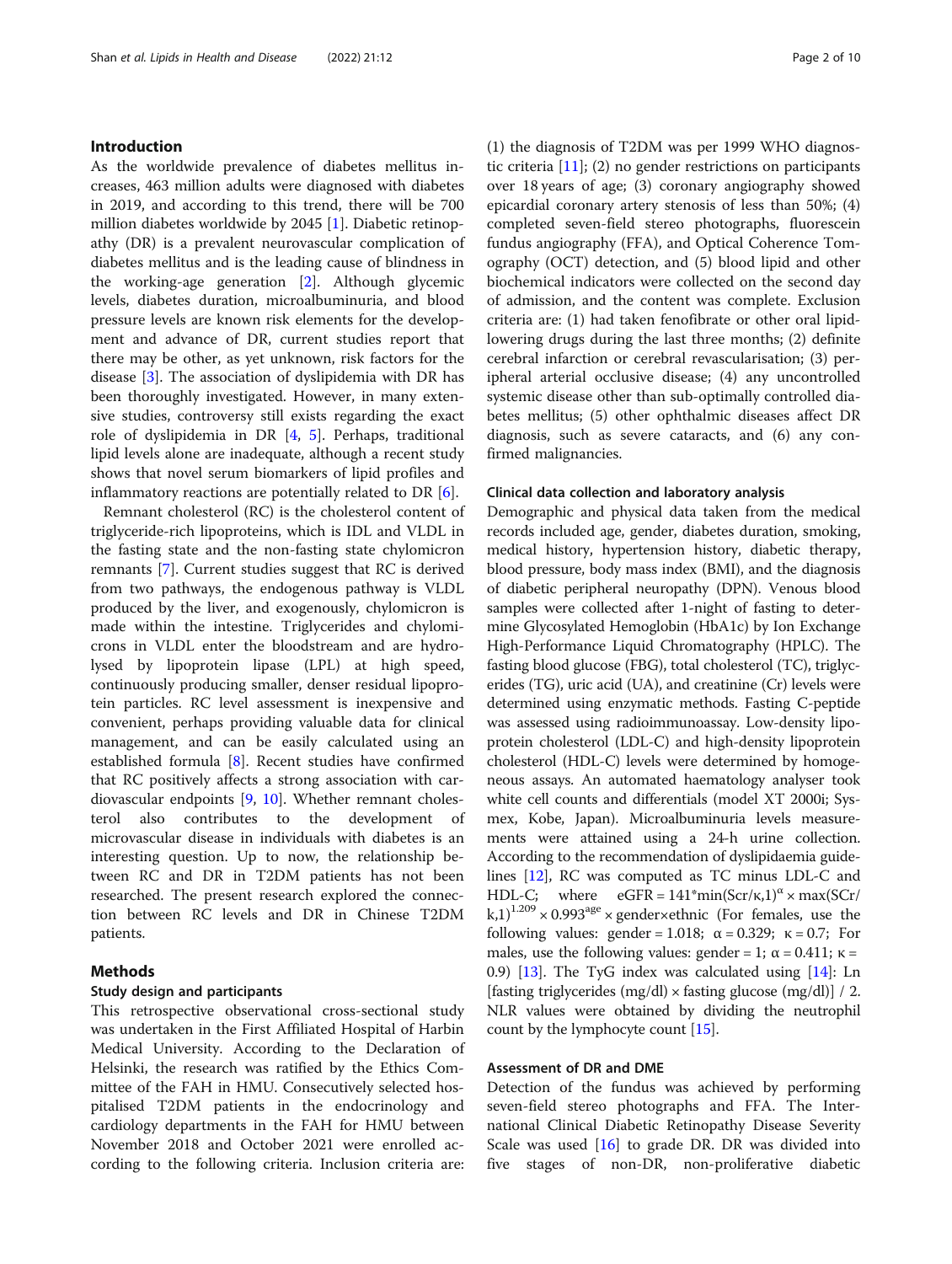retinopathy (mild, moderate, severe), and proliferative diabetic retinopathy (PDR). OCT was used to measure the thickness of macular fovea in eyes with macular oedema and determine the severity of the diabetic macular oedema using the International Clinical Diabetic Macular Oedema Disease Severity Scale.

#### Statistical analysis

Groups were divided according to the presence or absence of diabetic retinopathy. The statistical software SPSS 26.0 and "R language" statistical packages were used for the statistical analyses. The data's normalcy was assessed using the Shapiro-Wilk test. The continuous normality variables were introduced as the mean ± SD and evaluated using the Student's t-test. The skewed continuous variables were shown as the median (interquartile range, IQR) and were assessed using the Mann-Whitney U test. The Chi-square test was used to compare categorical variables. Spearman correlation and partial correlation analysis were used to analyse the connection between RC and DR stages. Spearman correlation analysis also examined the relationship between RC and other variables. The *P*-value of  $P < 0.05$  was defined as statistically significant.

The univariate binary logistic regression analyses were used to analyse the presence of DR as the dependent variable and risk elements of DR as independent variables. Those variables which were statistically significant in the univariate analysis but did not mutually interfere were included in the multiple binary regression analysis models. Outcomes of these regression analyses were assessed using ORs, 95%CI, and p-values. Hosmer-Lemeshow goodness of fit implementation was used in the optimal model in multivariate regression analysis to select variables to develop a nomogram of the prediction of DR occurrence. The receiver operating characteristic (ROC) analysis was used to identify risk factors and assess the nomogram's diagnostic efficiency.

The RC level was divided into three groups, according to tertile. The composition ratio of DR in each group, composition ratio at each DR stage, and DME composition ratio were analysed. Chi-square implementation was used to compare teams;  $P < 0.05$  was deemed statistically significant.

#### Results

The cohort of 456 subjects included 217 participants with DR and 239 without DR. The average age of the subjects was  $53.54 \pm 12.13$ , and the mean diabetes duration was  $9.73 \pm 6.97$  years. The number and percentage of mild-NPDR, moderate-NPDR, severe-NPDR, PDR and DME in DR were 57 (26.3%), 67 (30.9%), 57 (26.3%), 36 (16.6%) and 55 (25.3%), respectively. Age, diabetes duration, SBP, antihypertensive drugs, TC, RC, mAlb, TyG-index, neutrophils, and NLR in the DR team were dramatically different from those in the non-DR team (all  $P < 0.05$ ). Meanwhile, the eGFR level was lower ( $P =$ 0.013), with no significant differences in other variables (all  $P > 0.05$ , please see Table [1](#page-3-0)).

#### Correlation between RC and other variables in the lipid profiles with stages of DR

The correlation between RC and other variables in the lipid profiles (including TC, TG, LDL-C, HDL-C, ApoA, and ApoB) with the DR stages was assessed using Spearman correlation analysis. Table [2](#page-4-0) shows that only RC and TC were correlated with the DR stages  $(r = 0.360 \, P < 0.001)$  and  $(r = 0.142 \, P = 0.002)$ , respectively. Even after controlling TC by partial correlation analysis, RC ( $r = 0.298$   $P < 0.001$ ) was still correlated with DR stages. In the univariate analysis, the risk factors of DR, age, diabetes duration, DNP, oral antihypertensive drugs, systolic blood pressure, TC, RC, mAlb, TyG, and NLR were statistically significant. After adjusting confounding factors using binary logistic regression analysis, RC (OR = 5.623 95%CI: 2.996–10.556  $P < 0.001$ ) was still a risk factor for DR, as shown in Tables [3](#page-4-0) and [S1](#page-7-0). Moreover, the variables of NLR(OR = 1.742 95% CI: 1.218–2.493  $P = 0.002$ )and diabetes duration(OR = 1.250 95% CI: 1.064-1.496  $P =$ 0.007)were also statistically significant in the multivariate analysis.

#### RC, NLR, and diabetes duration predicted value of DR

The multivariate regression analyses derived the nomogram of DR prediction in Fig. [1](#page-5-0), composed of RC, NLR, and diabetes duration. The ROC analysis highlights the data scope, with the range of the ROC curve (AUC) for RC, NLR, diabetes duration, and the nomogram of 0.714 (95%CI 0.672–0.755; p < 0.001), 0.597 (95%CI 0.545– 0.649; P < 0.001), 0.672 (95%CI 0.623–0.721; P < 0.001), and 0.758 (95%CI 0.714–0.802 P < 0.001), independently (Fig. [S1](#page-7-0)).

#### The relationship between RC level and DR, every stage of DR and DME

The RC levels were divided into three teams as per tertile; Tertile1 team  $\left($  < 0.52 mmol $/$ ,  $N = 150$ ), Tertile 2 team  $(0.52-0.83$ mmo/l,  $N = 152$ ) and Tertile3 group  $(> 0.83$  mmol/l,  $N = 154$ ). In contrast with the Tertile 1 team, the ratio of DR, moderate-NPDR, severe-NPDR, PDR, and DME in the Tertile3 group increased significantly (all  $P < 0.01$ ), but the ratio of mild-NPDR yielded no statistically significant difference (Fig. [2\)](#page-6-0).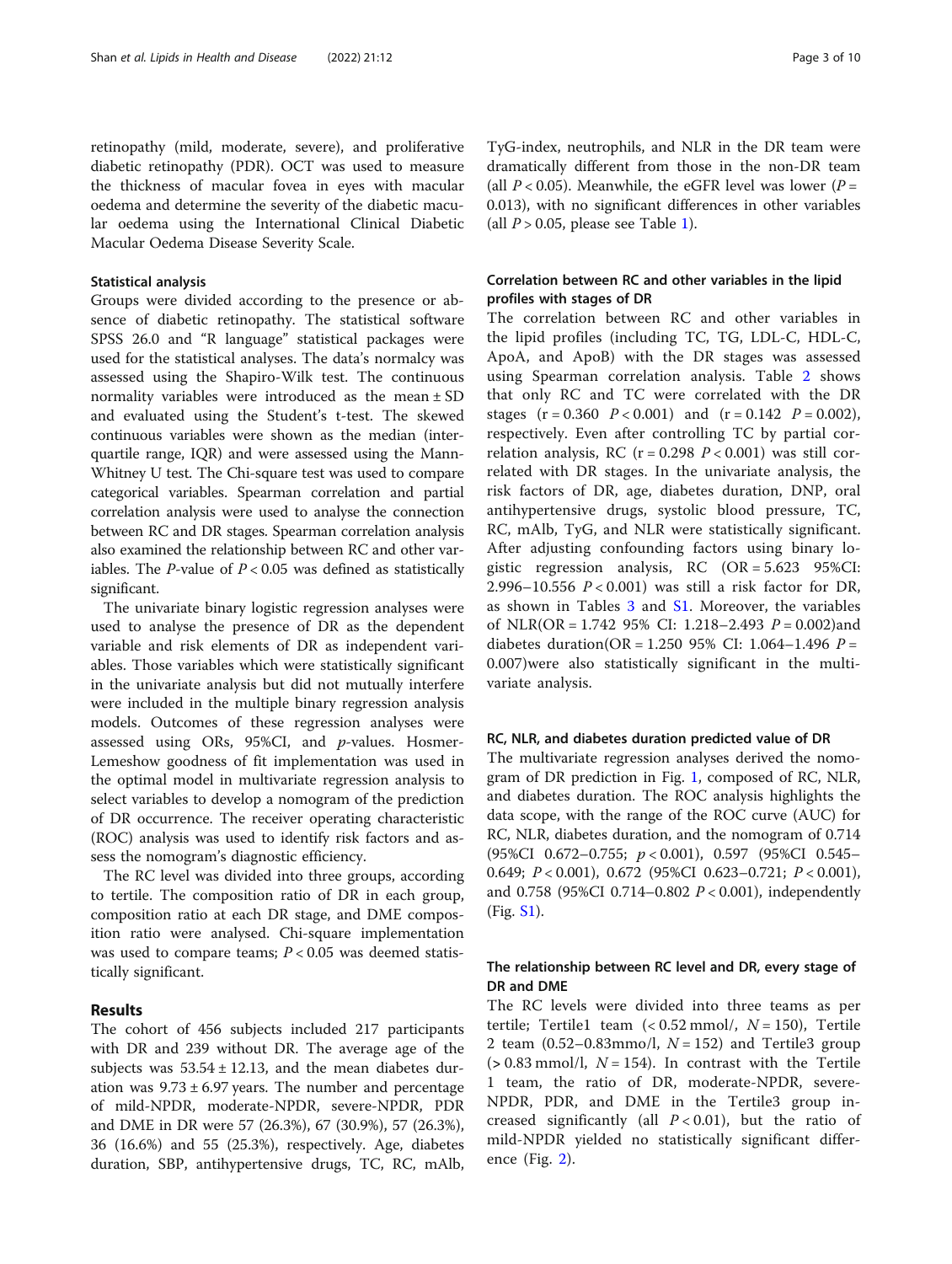<span id="page-3-0"></span>Table 1 Characteristics of the non-DR group and DR group

| <b>Variables</b>                  | All $(n = 456)$                  | Non-DR $(n = 239)$    | DR $(n = 217)$       | P-value   |
|-----------------------------------|----------------------------------|-----------------------|----------------------|-----------|
| Age (years)                       | $53.54 \pm 12.13 / 55 (44 - 63)$ | 53 (40-62)            | $57(47-64)$          | $0.009**$ |
| Male gender, n (%)                | 292 (64)                         | 161 (65.2)            | 131 (62.7)           | 0.579     |
| Diabetes duration (years)         | $9.73 \pm 6.97 / 9 (4 - 15)$     | $7(3-12)$             | $11(6-16)$           | $0.001**$ |
| Hypertension, n (%)               | 232 (46.4)                       | 105(42.5)             | 127 (50.2)           | 0.085     |
| Current smoking, n (%)            | 150 (32.9)                       | 89 (36)               | 61(29.2)             | 0.121     |
| DNP, n (%)                        | 175 (38.5)                       | 79 (33.2)             | 96 (44.2)            | 0.027     |
| BMI ( $kg/m2$ )                   | 25.6 (23.92-27.95)               | 25.39 (23.84-27.39)   | 25.6 (23.98-28.09)   | 0.929     |
| SBP (mmHg)                        | 140 (126-150)                    | 137 (123-150)         | 140 (130-154)        | $0.007*$  |
| DBP (mmHg)                        | 80 (74-90)                       | 80 (72-88)            | 81 (75-90)           | 0.067     |
| FBG (mmol/L)                      | 8.44 (6.88-10.61)                | 8.2 (6.79-10.54)      | 8.59 (7.04-10.71)    | 0.163     |
| HbA1c (%)                         | $8.4(7.2 - 9.6)$                 | $8.2$ (7.1-9.5)       | $8.5(7.6-9.8)$       | 0.076     |
| HbA1c (mmol/mol)                  | $68(55-81)$                      | 66 (54-80)            | 69 (60-84)           | 0.057     |
| Fasting C-Peptide (ng/ml)         | $1.5(1.0-2.2)$                   | $1.55(1.0-2.3)$       | $1.5(1.0-2.15)$      | 0.426     |
| Neutrophil $(x 10^9/L)$           | 3.71 (3.05-4.45)                 | 3.48 (2.96-4.41)      | $3.85(3.17-4.5)$     | $0.01*$   |
| Lymphocyte (x10 <sup>9</sup> /L)  | $2.22(1.78-2.64)$                | 2.26 (1.87-2.69)      | $2.17(1.73 - 2.56)$  | 0.053     |
| Monocyte (x10 <sup>9</sup> /L)    | $0.38(0.31 - 0.45)$              | $0.38(0.3 - 0.45)$    | $0.38(0.31 - 0.44)$  | 0.31      |
| TC (mmol/L)                       | 5.02 (4.42-5.74)                 | 4.96 (4.24 - 5.58)    | 5.13 (4.58-5.96)     | $0.000**$ |
| TG (mmol/L)                       | $2.18(1.4 - 3.43)$               | $2.12(1.43-3.2)$      | 2.31 (1.35 - 3.59)   | 0.286     |
| HDL-C (mmol/L)                    | $1.15(0.99 - 1.3)$               | 1.11 (0.99-1.28)      | $1.16(1.00-1.325)$   | 0.496     |
| LDL-C (mmol/L)                    | 3.09 (2.66-3.58)                 | $3.14(2.65 - 3.59)$   | $3.05(2.66 - 3.55)$  | 0.822     |
| APOA (g/L)                        | $1.26(1.13-1.39)$                | $1.25(1.14-1.39)$     | $1.21(1.11 - 1.40)$  | 0.981     |
| APOB (g/L)                        | $1.03(0.87 - 1.21)$              | $1.035(0.84-1.2)$     | $1.03(0.9-1.22)$     | 0.2       |
| RC (mmol/L)                       | $0.65(0.45-0.99)$                | $0.54(0.31 - 0.83)$   | $0.74(0.60 - 1.12)$  | $0.000**$ |
| TyG-index                         | $9.62 \pm 0.78$                  | $9.52 \pm 0.73$       | $9.72 \pm 0.82$      | $0.006*$  |
| <b>NLR</b>                        | $1.64(1.36 - 2.03)$              | $1.60(1.30-1.93)$     | $1.69(1.41 - 2.26)$  | $0.000**$ |
| Uric Acid (µmol/L)                | 329.3 (280.4-393.8)              | 326.3 (276.6-395)     | 330.8 (286.05-393.7) | 0.644     |
| Creatinine (µmol/L)               | $61.3(50.6 - 70.5)$              | 60.5 (50.45-70.13)    | $62.3(51.1 - 72.4)$  | 0.384     |
| eGFR (ml/min/1.73m <sup>2</sup> ) | 108.6 (97.68-121.03)             | 110.96 (98.24-123.10) | 106.27 (96-117.95)   | 0.013     |
| $mAlb$ (mg/24 h)                  | 20.31 (19.76-33.63)              | 19.95 (19.57-23.56)   | 20.71 (19.95-56.53)  | $0.000**$ |
| Metformin, n (%)                  | 277 (60.7)                       | 149 (60.3)            | 128 (61.2)           | 0.841     |
| DPP-IV inhibitor, n (%)           | 189 (41.4)                       | 98 (39.7)             | 91 (43.5)            | 0.404     |
| Acarbose, n (%)                   | 68 (15.3)                        | 38 (15.9)             | 30 (14.6)            | 0.712     |
| Insulin, n (%)                    | 139 (30.5)                       | 72 (29.1)             | 67(32.1)             | 0.502     |
| Anitihypertensive drugs, n (%)    | 159 (34.9)                       | 76 (30.8)             | 83 (39.7)            | $0.046*$  |

Abbreviations: DR diabetic retinopathy, DPN diabetic peripheral neuropathy, BMI body mass index, SBP systolic blood pressure, DBP diastolic blood pressure, FBG Fasting blood glucose, APOA apolipoprotein A, APOB apolipoprotein B, TC total cholesterol, TG triglyceride, HDL-C high-density lipoprotein cholesterol, LDL-C lowdensity lipoprotein cholesterol, RC remnant cholesterol, eGFR estimated glomerular filtration rate, HbA1c glycosylated hemoglobin, TyG-index triglyceride glucose index, NLR neutrophil to lymphocyte ratio, DR diabetic retinopathy, DPP-IV dipeptidyl peptidase-IV, mAlb microalbuminuria

Notes: Data are expressed as mean ± SD, percentages, or as medians (IQR); p-values were compared by independent t-test, Mann-Whitney U test, or Chi-square test as appropriate.\* $P < 0.05$ , \*\* $P < 0.001$ 

#### Relationship between RC and other potential risk factors of DR

0.179) and TyG-index  $(r = 0.488)$  were positively correlated with RC (all  $P < 0.05$ , Table [4](#page-7-0)).

The correlation between RC and other potential risk factors of DR was assessed using spearman correlation analysis, with the results suggesting that BMI  $(r = 0.104)$ , HbA1c ( $r = 0.101$ ), TC ( $r = 0.559$ ), TG ( $r = 0.477$ ), LDL-C  $(r = 0.136)$ , APOB  $(r = 0.398)$ , UA  $(r = 0.15)$ , mAlb  $(r = 0.136)$ 

#### **Discussion**

The current research findings offer novel evidence that the circulating level of RC is positively correlated with the occurrence and severity of DR (Table [3,](#page-4-0) Fig. 3). RC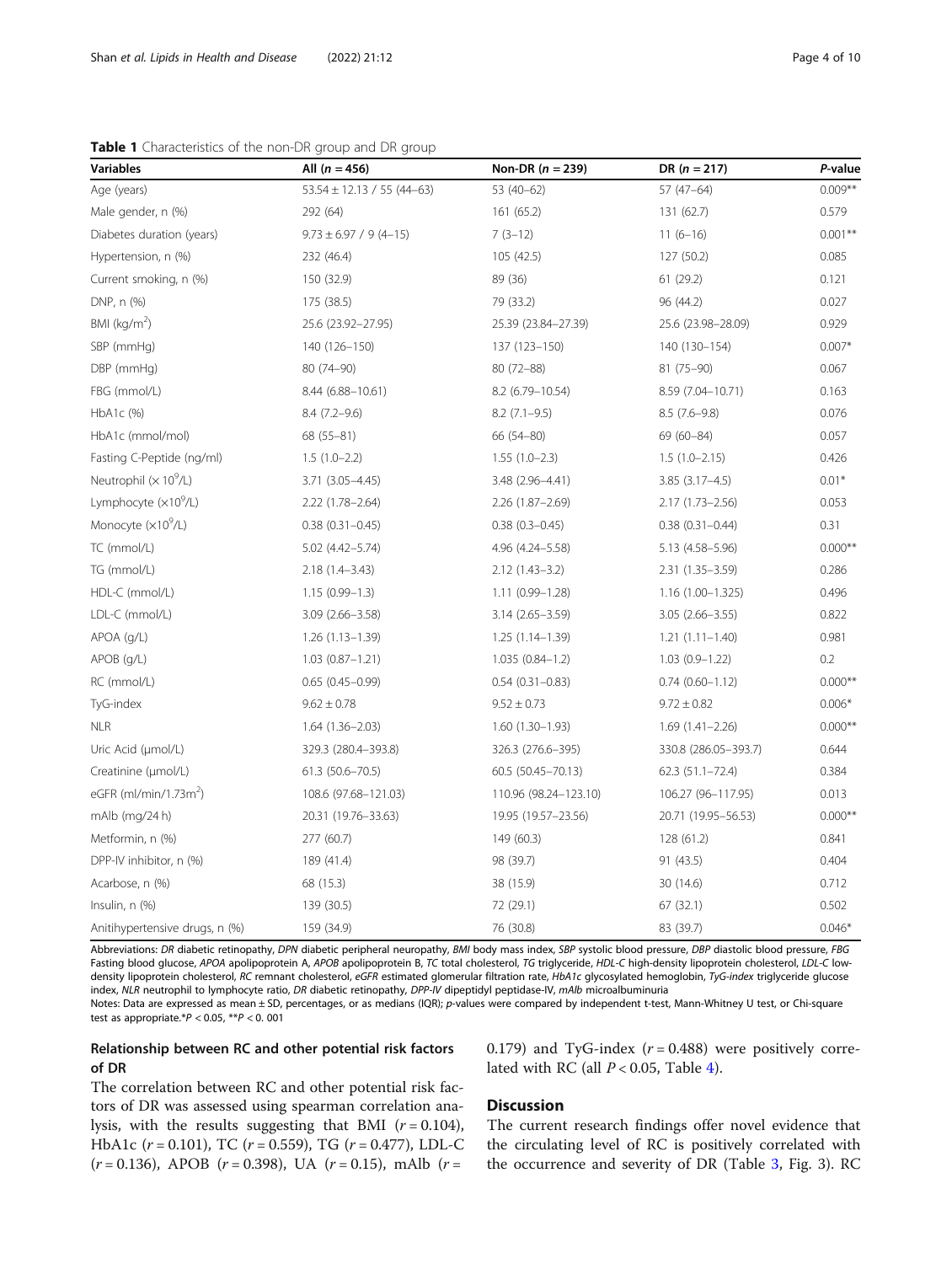| <b>Variables</b> | <b>Spearman Correlation Analysis</b> |           | <b>Partial Correlation Analysis</b> |           |  |
|------------------|--------------------------------------|-----------|-------------------------------------|-----------|--|
|                  |                                      | P-value   |                                     | P-value   |  |
| RC (mmol/L)      | 0.360                                | $0.000**$ |                                     |           |  |
| TC (mmol/L)      | 0.142                                | $0.002*$  | $0.289$ <sup>a</sup>                | $0.000**$ |  |
| TG (mmol/L)      | 0.068                                | 0.148     | 0.324 <sup>b</sup>                  | $0.000**$ |  |
| LDL-C (mmol/L)   | $-0.016$                             | 0.736     | $0.332^{\circ}$                     | $0.000**$ |  |
| HDL-C (mmol/L)   | 0.054                                | 0.254     | $0.327$ <sup>d</sup>                | $0.000**$ |  |
| $APOA$ (g/L)     | 0.003                                | 0.947     | $0.334^e$                           | $0.000**$ |  |
| $APOB$ ( $q/L$ ) | 0.066                                | 0.165     | $0.329^{t}$                         | $0.000**$ |  |

<span id="page-4-0"></span>

| Table 2 The correlation between stages of DR and the following lipid profiles |  |  |  |
|-------------------------------------------------------------------------------|--|--|--|
|                                                                               |  |  |  |

Abbreviations: APOA apolipoprotein A, APOB apolipoprotein B, RC Remnant cholesterol, TC total cholesterol, TG triglycerides, LDL-C low-density lipoprotein cholesterol, HDL-C high-density lipoprotein cholesterol, APOA apolipoprotein A, APOB apolipoprotein B

Notes: associations between serum lipid profile and stages of DR by Spearman correlation analysis and the association between RC and stages of DR by partial correlation analysis <sup>a</sup>Adjusted for TC; <sup>b</sup>Adjusted for TG; <sup>c</sup>Adjusted for LDL-C; <sup>d</sup>Adjusted for HDL; <sup>e</sup>Adjusted for APOA; <sup>f</sup>Adjusted for APOB. \*P < 0.05, \*\*P < 0. 001

may be another risk factor for DR, in addition, to complete cholesterol, low-density lipoprotein, triglycerides, and traditional blood lipid profiles. However, the contribution of high-level RC in mild DR was minor, and the damage of RC to microvascular environments in diabetic patients may be a chronic and long-term process [\[17](#page-8-0)].

It is well known that most T2DM patients have relatively high BMIs, insulin resistance, and insulin secretion disorders [\[18](#page-8-0)], increasing the number of

cholesterol-rich VLDL residual particles [\[19](#page-8-0)]. TyGindex is a proxy for insulin resistance and is highly correlated with the gold standard hyperinsulinemiaorthoglycemic clamp [[20\]](#page-8-0), which can be a good assessment of insulin resistance in patients. It has been reported that RC was correlated with insulin resistance [[21\]](#page-8-0). In the current study, TyG-index is associated with RC  $(r = 0.488 \, P < 0.001)$ . Insulin resistance leads to elevated RC levels, which may be involved in the occurrence of DR [\[22](#page-8-0)].

Table 3 The association between RC value and DR

| <b>Factors</b>                                                    | Univariate model |                 | Multivariate model |           |                 |              |
|-------------------------------------------------------------------|------------------|-----------------|--------------------|-----------|-----------------|--------------|
|                                                                   | <b>OR</b>        | 95%CI           | P-value            | <b>OR</b> | 95%CI           | P-value      |
| Age, per10y increase                                              | 1.221            | $1.051 - 1.418$ | $0.009**$          | 1.002     | $0.981 - 1.022$ | 0.880        |
| Diabetes duration, per 1y increase                                | 1.357            | 1.184-1.555     | $0.000**$          | 1.072     | 1.036-1.110     | $0.000^{**}$ |
| DPN, yes or no                                                    | 1.561            | 1.067-2.284     | 0.022              | 1.201     | $0.770 - 1.873$ | 0.419        |
| Anitihypertensive drugs, yes or no                                | 0.6              | 0.458-0.994     | 0.046              | 1.062     | $0.666 - 1.690$ | 0.800        |
| SBP, per10mmHg increase                                           | 1.16             | 1.043-1.289     | $0.006*$           | 1.004     | $0.992 - 1.018$ | 0.498        |
| FBG, per 1 mmol/L increase                                        | 1.04             | $0.976 - 1.108$ | 0.228              |           |                 |              |
| HbA1c per1% increase                                              | 1.078            | $0.971 - 1.197$ | 0.159              |           |                 |              |
| Uric acid per 1 µmol/l increase                                   | 1.00             | 0.998-1.001     | 0.61               |           |                 |              |
| TC, per 1 mmol/L increase                                         | 1.367            | 1.145-1.632     | $0.000**$          | 0.936     | $0.731 - 1.198$ | 0.598        |
| TG, per 1 mmol/L increase                                         | 1.087            | $0.995 - 1.187$ | 0.064              |           |                 |              |
| HDL-C, per 1 mmol/L increase                                      | 1.315            | $0.676 - 2.556$ | 0.42               |           |                 |              |
| LDL-C, per 1 mmol/L increase                                      | 1.007            | 0.793-1.279     | 0.956              |           |                 |              |
| eGFR, per10 <sup>-1-1</sup> (ml/min/1.73m <sup>2</sup> ) increase | 0.93             | 0.844-1.026     | 0.147              |           |                 |              |
| mAlb $>$ 30 mg/24 h, yes or no                                    | 1.003            | $1.001 - 1.005$ | $0.003*$           | 1.334     | $0.814 - 2.185$ | 0.252        |
| TyG-index per1 increase                                           | 1.393            | 1.095-1.772     | 0.007              | 0.766     | 0.554-1.059     | 0.106        |
| RC, per 1 mmol/L increase                                         | 6.823            | 4.011-11.609    | $0.000**$          | 5.623     | 2.996-10.556    | $0.000**$    |
| NLR per1 increase                                                 | 1.801            | 1.310-2.477     | $0.000**$          | 1.598     | $1.121 - 2.279$ | $0.01*$      |

Abbreviations: DR diabetic retinopathy, DPN diabetic peripheral neuropathy, BMI body mass index, SBP systolic blood pressure, FBG Fasting blood glucose, HbA1c glycosylated hemoglobin, TC total cholesterol, TG triglyceride, HDL-C high-density lipoprotein cholesterol, LDL-C low-density lipoprotein cholesterol, APOA apolipoprotein A, APOB apolipoprotein B, eGFR estimated glomerular filtration rate, TyG-index triglyceride glucose index, SBP systolic blood pressure, UA Uric acid, NLR Neutrophil–Lymphocyte ratio, TyG-index triglyceride glucose index, mAlb microalbuminuria

Notes: Binary Logistic Regression Analysis.\*P < 0.05, \*\*P < 0. 001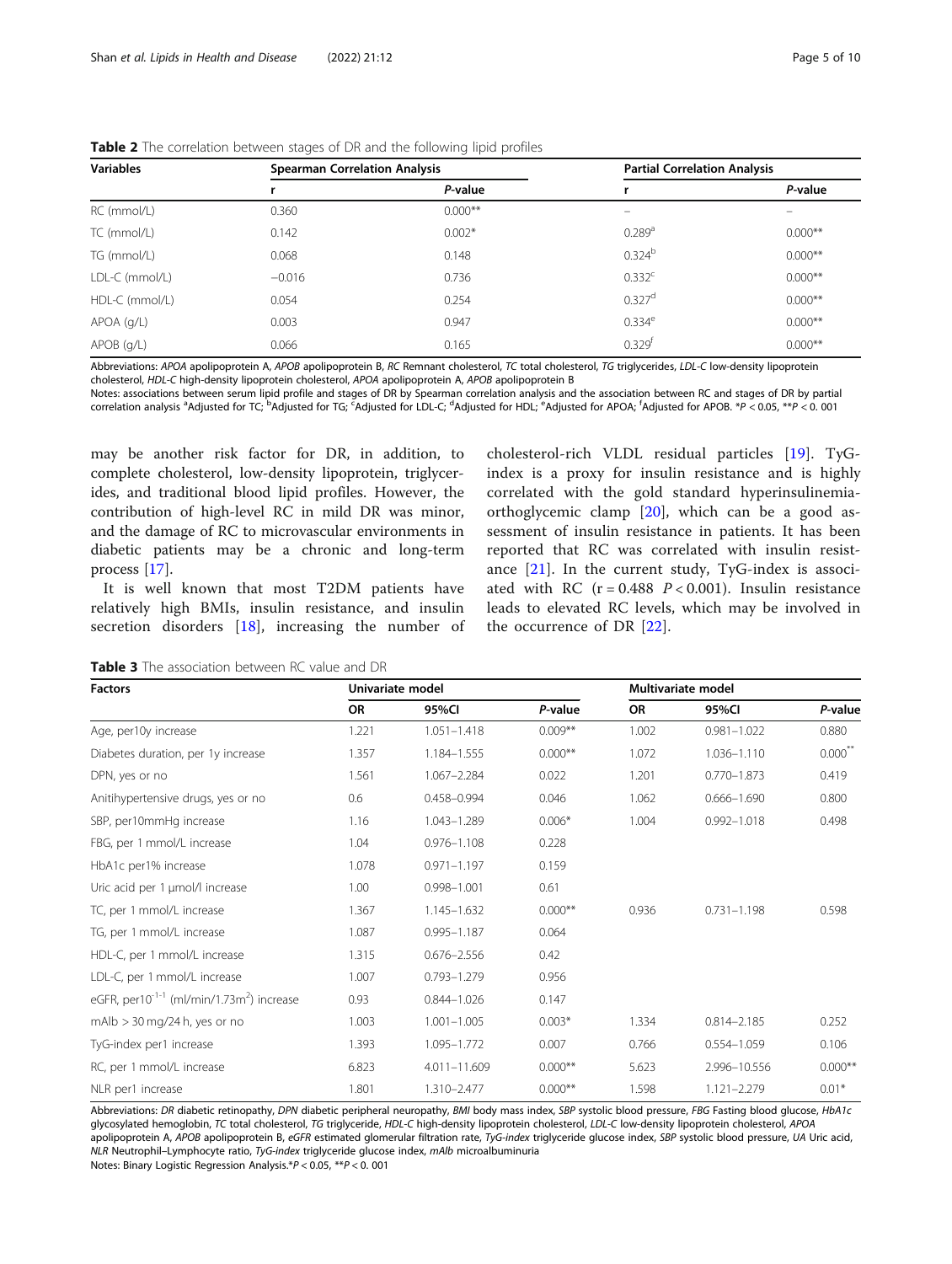<span id="page-5-0"></span>

It is widely believed that NLR can be used as an inflammatory marker for some non-infectious diseases [\[23](#page-8-0), [24](#page-8-0)]. In this study, there is a significant difference between the DR group and the non-DR team [1.6 (1.3–1.93) vs1.69 (1.41– 2.76)  $P < 0.01$ , which was consistent with the results of Wang et al. [\[25\]](#page-8-0). In addition, a low-grade inflammatory response is one of the recognised pathogenesis of DR. It is associated with oxidative stress, high expression of inflammatory factors and the formation of advanced glycation end products (AGEs). Notably, RC can also trigger an inflammatory response, causing damage to the vascular endothelium [[8\]](#page-8-0). Animal experiments have confirmed that RC particles easily enter the intima of the artery due to their particles size and composition characteristics, do not readily diffuse back into the blood, and can be directly ingested by macrophages [[26](#page-8-0)]. Macrophages promote lipid decomposition, and triglyceride-rich lipoproteins (TGRLs) generate core components, especially high levels of fatty acids and saturated fatty acids, which combine with toll-like receptors 4 and 2, induce inflammasome activation, promote interleukin-1β secretion, and amplify inflammatory effects [\[27\]](#page-8-0). Varbo's clinical study on the relationship between RC and LDL and ischemic heart disease and lowgrade systemic inflammation reported that only elevated RC levels had a causal relationship with low-grade systemic inflammation [\[28\]](#page-8-0). In the current study, RC and NLR were

higher in the DR group, but there was no apparent correlation. The relationship between the two needs to be further validated by large sample size studies.

Additionally, there was a dynamic relationship between RC and UA ( $r = 0.15$   $P < 0.001$ ). Some studies have reported that a high standard of UA is closely associated with oxidative stress and inflammation [[29](#page-8-0)]. Other studies suggested that UA can protect vascular endothelium, which may be caused by the antioxidant effect of UA concentrations in a particular range [\[30](#page-8-0)]. However, in-flammatory responses can be stimulated [[31\]](#page-8-0). Notably, a sizeable cross-sectional study of a rural Chinese populace reported that high uric acid levels might be associated with various blood lipids [\[32](#page-8-0)]. Do increased UA levels contribute to the RC reduction? Investigating the relationship between the two is worthy of further research.

RC may be a risk factor for both macrovascular and microvascular diseases in diabetes patients. A large cohort study found that residual cholesterol, rather than LDL-C, may be the primary cause of arteriosclerotic cardiovascular disease. The relative risk of major adverse cardiovascular events increased by 21% for every 10 mg/ dL increase in residual cholesterol levels (about 0.26 mmol/L) [\[10\]](#page-8-0), and a second cross-sectional study in China showed that RC was related to the risk of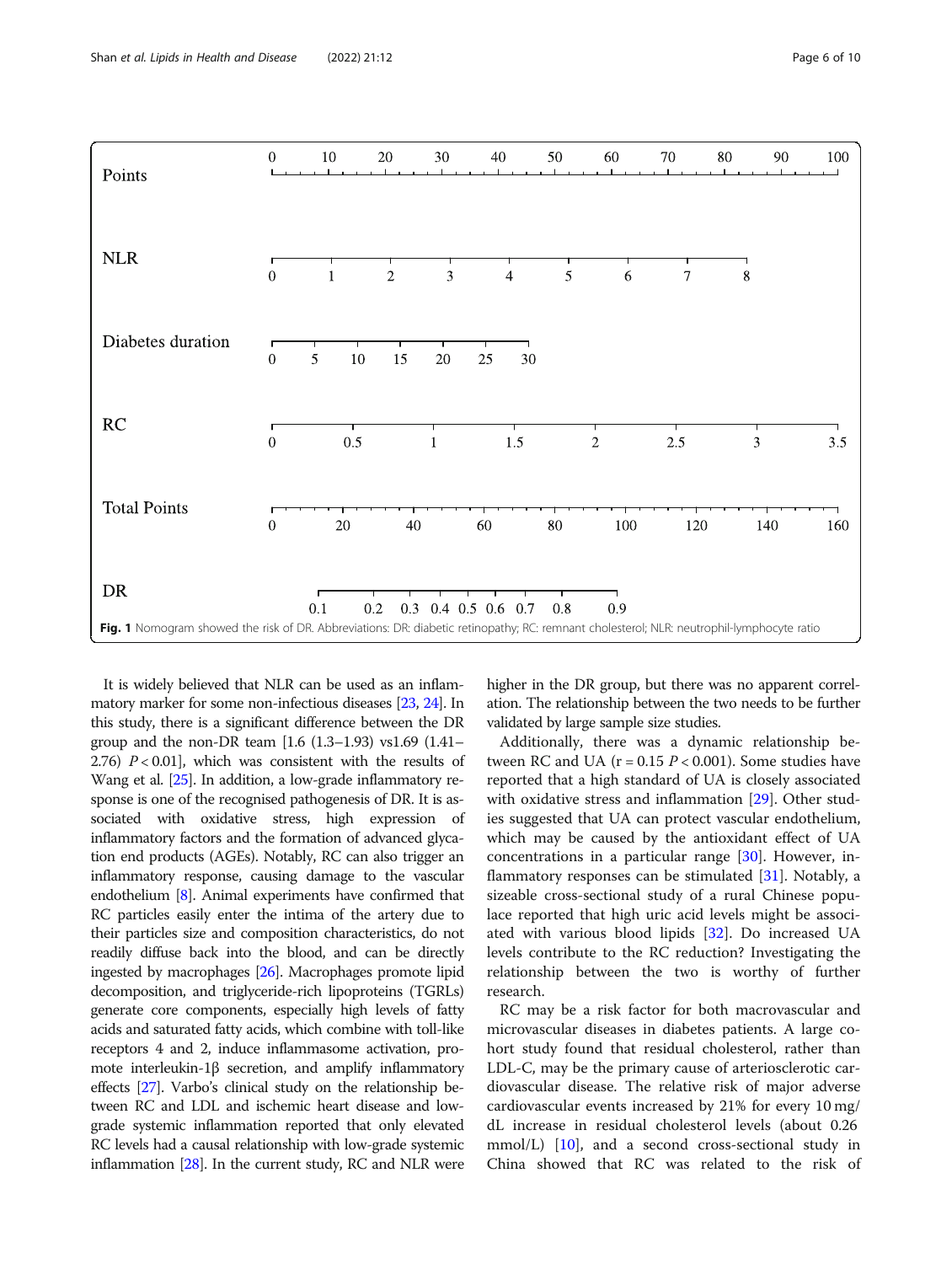<span id="page-6-0"></span>

cardiovascular death in T2DM patients with newly diagnosed stage 3–5 DN [[33\]](#page-8-0). Furthermore, a recent cohort study suggests that RC is associated with visionthreatening DR in type 1 diabetes [\[34](#page-9-0)]. The present study selected type 2 diabetic patients without coronary heart disease to avoid patients affected by the relationship between RC and diabetic retinopathy. Finally, in this study, microalbuminuria was related to RC ( $r = 0.179$   $P < 0.001$ ), but the relationship between RC and DR was not disturbed after adjusting for the 24-h microalbumin variable using binary logistic regression (Tables [4](#page-7-0) and S2).

The two primary visual-threatening complications of diabetic retinopathy are the proliferative phase of retinal neovascularisation and macular oedema, leading to the destruction of the central blood-retinal obstacle. In this study, the incidence of PDR and DME increased significantly in the high RC level group (Fig. 2). Related metaanalysis and cross-sectional studies suggest that the occurrence of DME is closely associated with high triglyceride levels [[35\]](#page-9-0), and the current study found that RC correlates with TG ( $r = 0.447$   $P < 0.001$ ). RC may be a risk factor masked by TG for DME and PDR. There is evidence of considerable residual risk of cardiovascular events even after LDL-C reduction or HDL-C increase to recommended concentrations with statins and other lipid-lowering agents due, in part, to elevated RC levels [[36\]](#page-9-0). Similarly, the elevation of RC levels is important for preventing and delaying DME and PDR.

The nomogram can predict the risk of disease occurrence and has attracted more attention due to its simple, intuitive, and reference value. Therefore, RC, NLR, and diabetes duration were selected and contributed to the most stable model in multivariate logistic regression analysis and resulted in the predicted risk of DR nomogram. Diagnostic efficiency was 0.758 (95%CI 0.714– 0.802  $P < 0.001$ ). For communities or hospitals without facilities for fundus examination, physicians can use this predictive model to screen people at higher risk of DR.

Although the relationship between HbA1c and DR is widely recognised [\[37,](#page-9-0) [38](#page-9-0)], the current study found no significant difference in HbA1c between the DR group and the non-DR participants [8.5 (7.6–9.8) vs 8.2 (7.1– 9.5)  $P = 0.076$ . Those participants that were hospital inpatients often had poorly controlled glycemic levels, which may have caused this discrepancy. Interestingly, a similar phenomenon was also reported in other studies [[39,](#page-9-0) [40\]](#page-9-0). It should be acknowledged that selection bias is challenging to avoid when hospital inpatients are participants in research studies.

The effects of RC on patients with type 2 diabetes may involve the imbalance of oxidative and antioxidant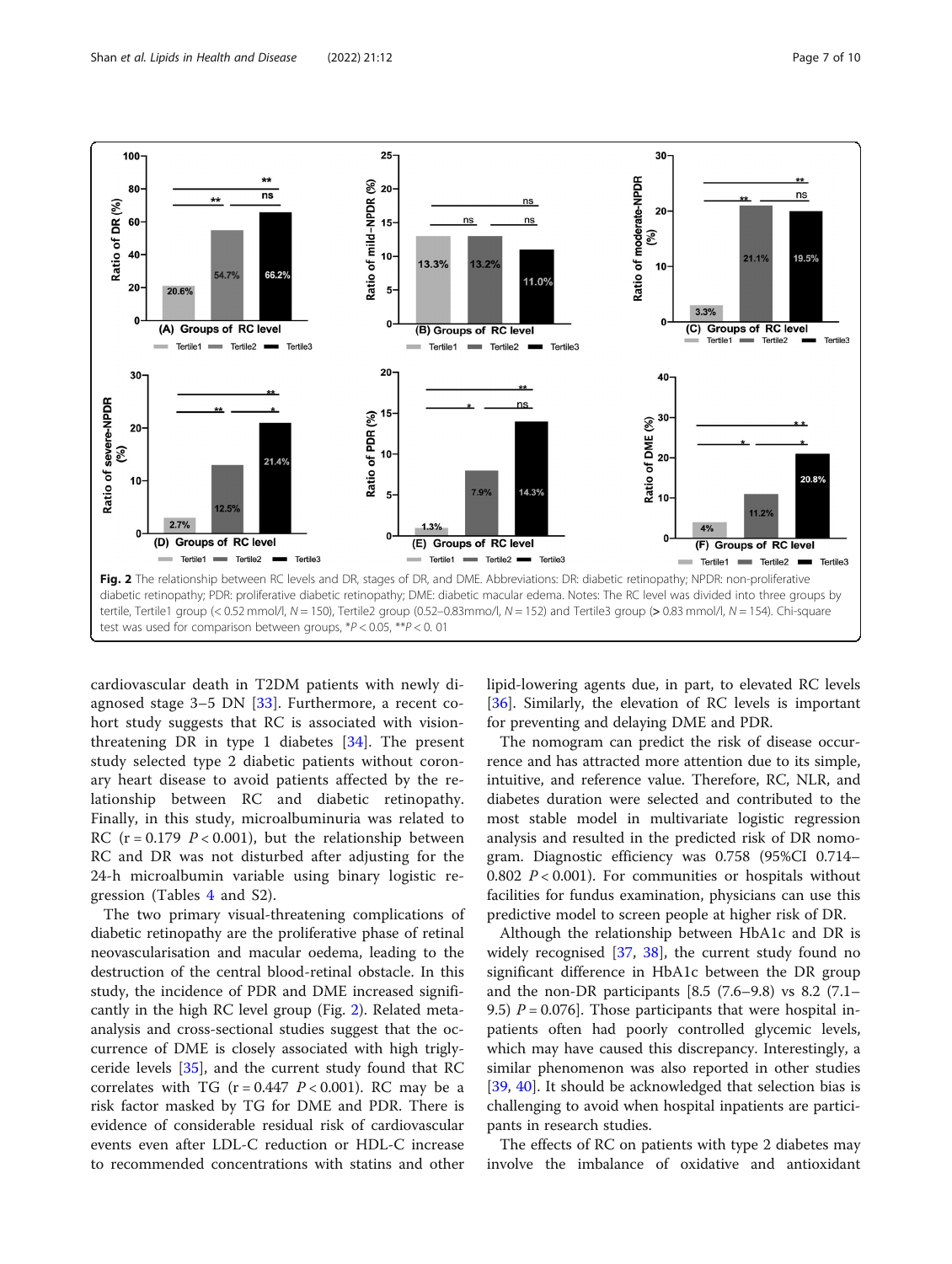<span id="page-7-0"></span>

| <b>Table 4</b> The correlation between RC value and other potential |  |  |  |  |
|---------------------------------------------------------------------|--|--|--|--|
| risk factors of DR                                                  |  |  |  |  |

| <b>Variables</b>                  | <b>Spearman Correlation Analysis</b> |           |  |  |  |
|-----------------------------------|--------------------------------------|-----------|--|--|--|
|                                   | r                                    | P-value   |  |  |  |
| Age (years)                       | $-0.007$                             | 0.884     |  |  |  |
| Diabetes duration (years)         | 0.068                                | 0.149     |  |  |  |
| BMI ( $kg/m2$ )                   | 0.104                                | $0.027*$  |  |  |  |
| Fasting C-pepide (ng/ml)          | 0.007                                | 0.885     |  |  |  |
| $HbA1c$ (%)                       | 0.101                                | $0.031*$  |  |  |  |
| TC (mmol/L)                       | 0.559                                | $0.000**$ |  |  |  |
| TG (mmol/L)                       | 0.447                                | $0.000**$ |  |  |  |
| HDL-C (mmol/L)                    | 0.085                                | 0.069     |  |  |  |
| LDL-C (mmol/L)                    | 0.136                                | $0.002*$  |  |  |  |
| APOA (g/L)                        | 0.033                                | 0.49      |  |  |  |
| APOB (g/L)                        | 0.398                                | $0.000*$  |  |  |  |
| eGFR (ml/min/1.73m <sup>2</sup> ) | $-0.004$                             | 0.927     |  |  |  |
| UA (µmol/L)                       | 0.15                                 | $0.000**$ |  |  |  |
| mAlb (mg/24 h)                    | 0.179                                | $0.000**$ |  |  |  |
| <b>NLR</b>                        | 0.035                                | 0.463     |  |  |  |
| TyG-index                         | 0.488                                | $0.000**$ |  |  |  |

Abbreviations: DR diabetic retinopathy, BMI body mass index, HbA1c glycated hemoglobin, TC total cholesterol, TG triglyceride, HDL high-density lipoprotein, LDL low-density lipoprotein, APOA apolipoprotein A, APOB apolipoprotein B, eGFR estimated glomerular filtration rate, TyG-index triglyceride glucose index, UA Uric Acid, NLR Neutrophil–Lymphocyte ratio, TyG-index triglyceride glucose index, mAlb microalbuminuria

Notes: Spearman Correlation Analysis. \*P < 0.05, \*\*P < 0. 001

capacity [[27\]](#page-8-0), RC is involved in the damage of the vascular endothelium [[8](#page-8-0)] and the activation of the inflammatory response. Also, insulin resistance may be involved in the increase of RC [[21](#page-8-0)]. These effects have been confirmed in previous studies on macrovascular complications in T2DM patients. However, the correlation between RC and DR was confirmed in this study based on the hospitalisation of type 2 diabetes mellitus for the first time.

#### Study advantages and limitations

The advantage is that patients with type 2 diabetes with cardiovascular disease were excluded in this study in order to further explore the correlation between the occurrence and severity of RC and DR. However, also some limitations in this research. For example, the study was undertaken in a single-centre, with the observational design based on a relatively cross-sectional analysis with an insufficient sample size. Notably, the prevalence of dyslipidemia and other risk elements in the Asian population was similar to other extensive contemporary tests and real-world registries involving ethnic groups [[41](#page-9-0), [42\]](#page-9-0), which may support the generality of the study outcomes. Secondly, RC is correlated with DR, but the causal relationship between RC and DR cannot be

proven. Thirdly, to exclude the influence of lipidlowering drugs on lipid profile metabolism, subjects in this study had not taken any lipid-lowering drugs orally in recent three months. This study cannot differentiate whether lipid-lowering oral medicines impact RC levels. Besides, the DR risk nomogram only has internal validation, and its diagnostic efficacy may be reduced without an external warranty.

#### Conclusions

In patients with T2DM, high RC levels positively correlate with the occurrence and severity of DR. These striking findings suggested that DR may not only be affected by high blood glucose levels but also influenced by a complex lipid profile. Clinicians and patients could easily predict the occurrence of DR through a nomogram considering RC, NLR, and diabetes duration. Insulin resistance interventions may help reduce RC level and control DR risk, which must be investigated in future multicenter or community-based prospective cohort studies.

#### Abbreviations

DR: Diabetic retinopathy; DPN: Diabetic peripheral neuropathy; BMI: Body mass index; SBP: Systolic blood pressure; DBP: Diastolic blood pressure; FBG: Fasting blood glucose; APOA: Apolipoprotein A; APOB: Apolipoprotein B; TC: Total cholesterol; TG: Triglyceride; HDL-C: High-density lipoprotein cholesterol; LDL-C: Low-density lipoprotein cholesterol; RC: Remnant cholesterol; eGFR: Estimated glomerular filtration rate; HbA1c: Glycosylated hemoglobin; TyG-index: Triglyceride glucose index; NLR: Neutrophil to lymphocyte ratio; DPP-IV: Dipeptidyl peptidase-IV; mAlb: Microalbuminuria; ROC: Receiver operating characteristic; AUC: Area under the curve; DME: Diabetic macular oedema

#### Supplementary Information

The online version contains supplementary material available at [https://doi.](https://doi.org/10.1186/s12944-021-01621-7) [org/10.1186/s12944-021-01621-7.](https://doi.org/10.1186/s12944-021-01621-7)

Additional file 1: Table S1 The association between RC value and DR. Table S2 Effects of other variables on the relationship between RC and DR.

Additional file 2: Fig. S1 ROC Curve for RC, NLR, DM Duration and Risk of DR Nomogram.

#### Acknowledgments

I am indebted to my tutor and team members for their efforts and support.

#### Authors' contributions

Conception and design analysis and data interpretation: XYG, YYS. The manuscript was drafted by: YYS, XYG, QW. Statistical analysis: YTZ, XWT. Data collation: SDP, XYX. Critical revision of the manuscript for important intellectual content: all authors. The authors read and approved the final manuscript.

#### Funding

The research was supported through grants from the Fund of Scientific Research Innovation of the FAH in HMU (grant number 2020 M27, China).

#### Availability of data and materials

The authors declare the data related to this study can be available from the corresponding author upon reasonable request.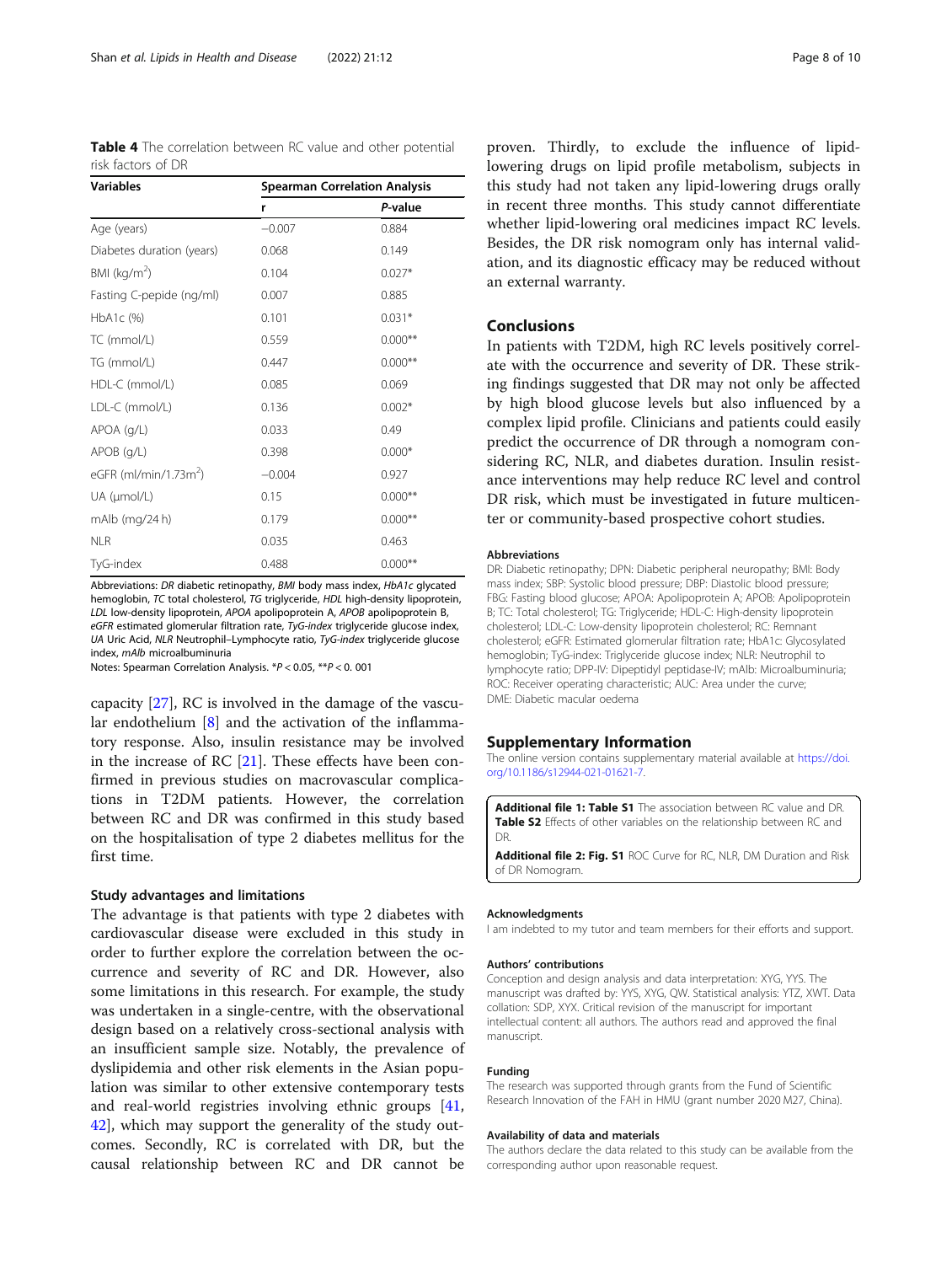#### <span id="page-8-0"></span>Declarations

#### Ethics approval and consent to participate

The research was ratified through the Ethics Committee of the FAH in HMU and after the Declaration of Helsinki.

#### Consent for publication

Not applicable.

#### Competing interests

The authors state unequivocally that there are no competing interests relating to this research, authorship, and/or publication.

## Received: 15 November 2021 Accepted: 29 December 2021

#### References

- Saeedi P, Petersohn I, Salpea P, et al. Global and regional diabetes prevalence estimates for 2019 and projections for 2030 and 2045: Results from the International Diabetes Federation Diabetes Atlas, 9th edition. Diabetes Res Clin Pract. 2019;157:107843.
- 2. Resnikoff S, Pascolini D, Etya'ale D, Kocur I, Pararajasegaram R, Pokharel GP, et al. Global data on visual impairment in the year 2002. Bull World Health Organ. 2004;82(11):844–51.
- 3. Busik JV. Lipid metabolism dysregulation in diabetic retinopathy. J Lipid Res. 2021;62:100017.
- 4. Colhoun HM, Betteridge DJ, Durrington PN, Hitman GA, Neil HA, Livingstone SJ, et al. Primary prevention of cardiovascular disease with atorvastatin in type 2 diabetes in the collaborative atorvastatin diabetes study (CARDS): multicentre randomised placebo-controlled trial. Lancet. 2004;364(9435):685–96. [https://doi.org/10.1016/S0140-6736\(04\)16895-5](https://doi.org/10.1016/S0140-6736(04)16895-5).
- Kang EY, Chen TH, Garg SJ, et al. Association of Statin Therapy with Prevention of vision-threatening diabetic retinopathy. JAMA Ophthalmol. 2019;137(4):363–71. [https://doi.org/10.1001/jamaophthalmol.2018.6399.](https://doi.org/10.1001/jamaophthalmol.2018.6399)
- 6. Chou Y, Ma J, Su X, Zhong Y. Emerging insights into the relationship between hyperlipidemia and the risk of diabetic retinopathy. Lipids Health Dis. 2020;19(1):241 Published 2020 Nov 19.
- 7. Jepsen AM, Langsted A, Varbo A, Bang LE, Kamstrup PR, Nordestgaard BG. Increased remnant cholesterol explains part of residual risk of all-cause mortality in 5414 patients with ischemic heart disease. Clin Chem. 2016; 62(4):593–604. [https://doi.org/10.1373/clinchem.2015.253757.](https://doi.org/10.1373/clinchem.2015.253757)
- 8. Bernelot Moens SJ, Verweij SL, Schnitzler JG, Stiekema LCA, Bos M, Langsted A, et al. Remnant cholesterol elicits Arterial Wall inflammation and a multilevel cellular immune response in humans. Arterioscler Thromb Vasc Biol. 2017;37(5):969–75. [https://doi.org/10.1161/ATVBAHA.116.308834.](https://doi.org/10.1161/ATVBAHA.116.308834)
- Joshi PH, Khokhar AA, Massaro JM, et al. Remnant Lipoprotein Cholesterol and Incident Coronary Heart Disease: The Jackson Heart and Framingham Offspring Cohort Studies. J Am Heart Assoc. 2016;5(5):e002765 Published 2016 Apr 29.
- 10. Castañer O, Pintó X, Subirana I, Amor AJ, Ros E, Hernáez Á, et al. Remnant cholesterol, not LDL cholesterol, is associated with incident cardiovascular disease. J Am Coll Cardiol. 2020;76(23):2712–24. [https://doi.org/10.1016/j.ja](https://doi.org/10.1016/j.jacc.2020.10.008) [cc.2020.10.008](https://doi.org/10.1016/j.jacc.2020.10.008).
- 11. Gabir MM, Hanson RL, Dabelea D, Imperatore G, Roumain J, Bennett PH, et al. The 1997 American Diabetes Association and 1999 World Health Organization criteria for hyperglycemia in the diagnosis and prediction of diabetes. Diabetes Care. 2000;23(8):1108–12. [https://doi.org/10.2337/diaca](https://doi.org/10.2337/diacare.23.8.1108) [re.23.8.1108.](https://doi.org/10.2337/diacare.23.8.1108)
- 12. Jacobson TA, Ito MK, Maki KC, Orringer CE, Bays HE, Jones PH, et al. National lipid association recommendations for patient-centered management of dyslipidemia: part 1--full report. J Clin Lipidol. 2015;9(2):129–69. [https://doi.](https://doi.org/10.1016/j.jacl.2015.02.003) [org/10.1016/j.jacl.2015.02.003](https://doi.org/10.1016/j.jacl.2015.02.003).
- 13. Zou LX. Sun L, Nicholas SB, Lu Y, K SS, Hua R. comparison of bias and accuracy using cystatin C and creatinine in CKD-EPI equations for GFR estimation. Eur J Intern Med. 2020;80:29–34. [https://doi.org/10.1016/j.ejim.2](https://doi.org/10.1016/j.ejim.2020.04.044) [020.04.044](https://doi.org/10.1016/j.ejim.2020.04.044).
- 14. Expert Dyslipidemia Panel of the International Atherosclerosis Society Panel members. An international atherosclerosis society position paper: global recommendations for the management of dyslipidemia--full report. J Clin Lipidol. 2014;8(1):29–60.
- 15. Duman TT, Aktas G, Atak BM, Kocak MZ, Erkus E, Savli H. Neutrophil to lymphocyte ratio as an indicative of diabetic control level in type 2 diabetes mellitus. Afr Health Sci. 2019;19(1):1602–6. [https://doi.org/10.4314/ahs.v1](https://doi.org/10.4314/ahs.v19i1.35) [9i1.35](https://doi.org/10.4314/ahs.v19i1.35).
- 16. Wilkinson CP, Ferris FL 3rd, Klein RE, et al. Proposed international clinical diabetic retinopathy and diabetic macular edema disease severity scales. Ophthalmology. 2003;110(9):1677–82. [https://doi.org/10.1016/S0161-6420\(03](https://doi.org/10.1016/S0161-6420(03)00475-5) [\)00475-5](https://doi.org/10.1016/S0161-6420(03)00475-5).
- 17. Lin X, Ma P, Yang C, Wang J, He K, Chen G, et al. Dietary-induced elevations of triglyceride-rich lipoproteins promote atherosclerosis in the low-density lipoprotein receptor knockout Syrian Golden Hamster. Front Cardiovasc Med. 2021;8:738060. [https://doi.org/10.3389/fcvm.2021.738060.](https://doi.org/10.3389/fcvm.2021.738060)
- 18. Pearson ER. Type 2 diabetes: a multifaceted disease. Diabetologia. 2019; 62(7):1107–12. <https://doi.org/10.1007/s00125-019-4909-y>.
- 19. Hattori S. Empagliflozin decreases remnant-like particle cholesterol in type 2 diabetes patients with insulin resistance. J Diabetes Investig. 2018;9(4):870–4. [https://doi.org/10.1111/jdi.12781.](https://doi.org/10.1111/jdi.12781)
- 20. Zhao Q, Cheng YJ, Xu YK, Zhao ZW, Liu C, Sun TN, et al. Comparison of various insulin resistance surrogates on prognostic prediction and stratification following percutaneous coronary intervention in patients with and without type 2 diabetes mellitus. Cardiovasc Diabetol. 2021;20(1):190. [https://doi.org/10.1186/s12933-021-01383-7.](https://doi.org/10.1186/s12933-021-01383-7)
- 21. Ohnishi H, Saitoh S, Takagi S, Ohata JI, Isobe T, Kikuchi Y, et al. Relationship between insulin-resistance and remnant-like particle cholesterol. Atherosclerosis. 2002;164(1):167–70. [https://doi.org/10.1016/S0021-9150\(02](https://doi.org/10.1016/S0021-9150(02)00057-6) [\)00057-6](https://doi.org/10.1016/S0021-9150(02)00057-6).
- 22. Bao YK, Yan Y, Wilson B, Gordon MO, Semenkovich CF, Rajagopal R. Association of Retinopathy and Insulin Resistance: NHANES 2005-2008. Curr Eye Res. 2020;45(2):173–6. [https://doi.org/10.1080/02713683.2019.1659977.](https://doi.org/10.1080/02713683.2019.1659977)
- 23. Afari ME, Bhat T. Neutrophil to lymphocyte ratio (NLR) and cardiovascular diseases: an update. Expert Rev Cardiovasc Ther. 2016;14(5):573–7. [https://](https://doi.org/10.1586/14779072.2016.1154788) [doi.org/10.1586/14779072.2016.1154788.](https://doi.org/10.1586/14779072.2016.1154788)
- 24. Kurtul BE, Ozer PA. Neutrophil-to-lymphocyte ratio in ocular diseases: a systematic review. Int J Ophthalmol. 2019;12(12):1951–8. [https://doi.org/10.1](https://doi.org/10.18240/ijo.2019.12.18) [8240/ijo.2019.12.18](https://doi.org/10.18240/ijo.2019.12.18).
- 25. Wang JR, Chen Z, Yang K, Yang HJ, Tao WY, Li YP, et al. Association between neutrophil-to-lymphocyte ratio, platelet-to-lymphocyte ratio, and diabetic retinopathy among diabetic patients without a related family history. Diabetol Metab Syndr. 2020;12(1):55. [https://doi.org/10.1186/s13098-](https://doi.org/10.1186/s13098-020-00562-y) [020-00562-y](https://doi.org/10.1186/s13098-020-00562-y).
- 26. Nordestgaard BG. Triglyceride-rich lipoproteins and atherosclerotic cardiovascular disease: new insights from epidemiology, genetics, and biology. Circ Res. 2016;118(4):547–63. [https://doi.org/10.1161/CIRCRESA](https://doi.org/10.1161/CIRCRESAHA.115.306249) [HA.115.306249](https://doi.org/10.1161/CIRCRESAHA.115.306249).
- 27. Takahashi S. Triglyceride rich lipoprotein -LPL-VLDL receptor and Lp(a)-VLDL receptor pathways for macrophage foam cell formation. J Atheroscler Thromb. 2017;24(6):552–9. <https://doi.org/10.5551/jat.RV17004>.
- 28. Varbo A, Benn M, Tybjærg-Hansen A, Nordestgaard BG. Elevated remnant cholesterol causes both low-grade inflammation and ischemic heart disease, whereas elevated low-density lipoprotein cholesterol causes ischemic heart disease without inflammation. Circulation. 2013;128(12): 1298–309. <https://doi.org/10.1161/CIRCULATIONAHA.113.003008>.
- 29. Li Z, Shen Y, Chen Y, Zhang G, Cheng J, Wang W. High uric acid inhibits cardiomyocyte viability through the ERK/P38 pathway via oxidative stress. Cell Physiol Biochem. 2018;45(3):1156–64. [https://doi.org/10.1159/000487356.](https://doi.org/10.1159/000487356)
- 30. De Becker B, Coremans C, Chaumont M, et al. Severe Hypouricemia impairs endothelium-dependent vasodilatation and reduces blood pressure in healthy young men: a randomized, placebo-controlled, and crossover study. J Am Heart Assoc. 2019;8(23):e013130. [https://doi.org/10.1161/JAHA.119.](https://doi.org/10.1161/JAHA.119.013130) [013130](https://doi.org/10.1161/JAHA.119.013130).
- 31. Nakata T, Ikeda S, Koga S, Yonekura T, Tsuneto A, Doi Y, et al. Randomized, open-label, cross-over comparison of the effects of Benzbromarone and Febuxostat on endothelial function in patients with hyperuricemia. Int Heart J. 2020;61(5):984–92. [https://doi.org/10.1536/ihj.20-114.](https://doi.org/10.1536/ihj.20-114)
- 32. Yu Y, Lan T, Wang D, Fang W, Tao Y, Li M, et al. The association of lipid ratios with hyperuricemia in a rural Chinese hypertensive population. Lipids Health Dis. 2021;20(1):121. <https://doi.org/10.1186/s12944-021-01556-z>.
- 33. Yu D, Wang Z, Zhang X, Qu B, Cai Y, Ma S, et al. Remnant cholesterol and cardiovascular mortality in patients with type 2 diabetes and incident diabetic nephropathy. J Clin Endocrinol Metab. 2021;106(12):3546–54. <https://doi.org/10.1210/clinem/dgab533>.